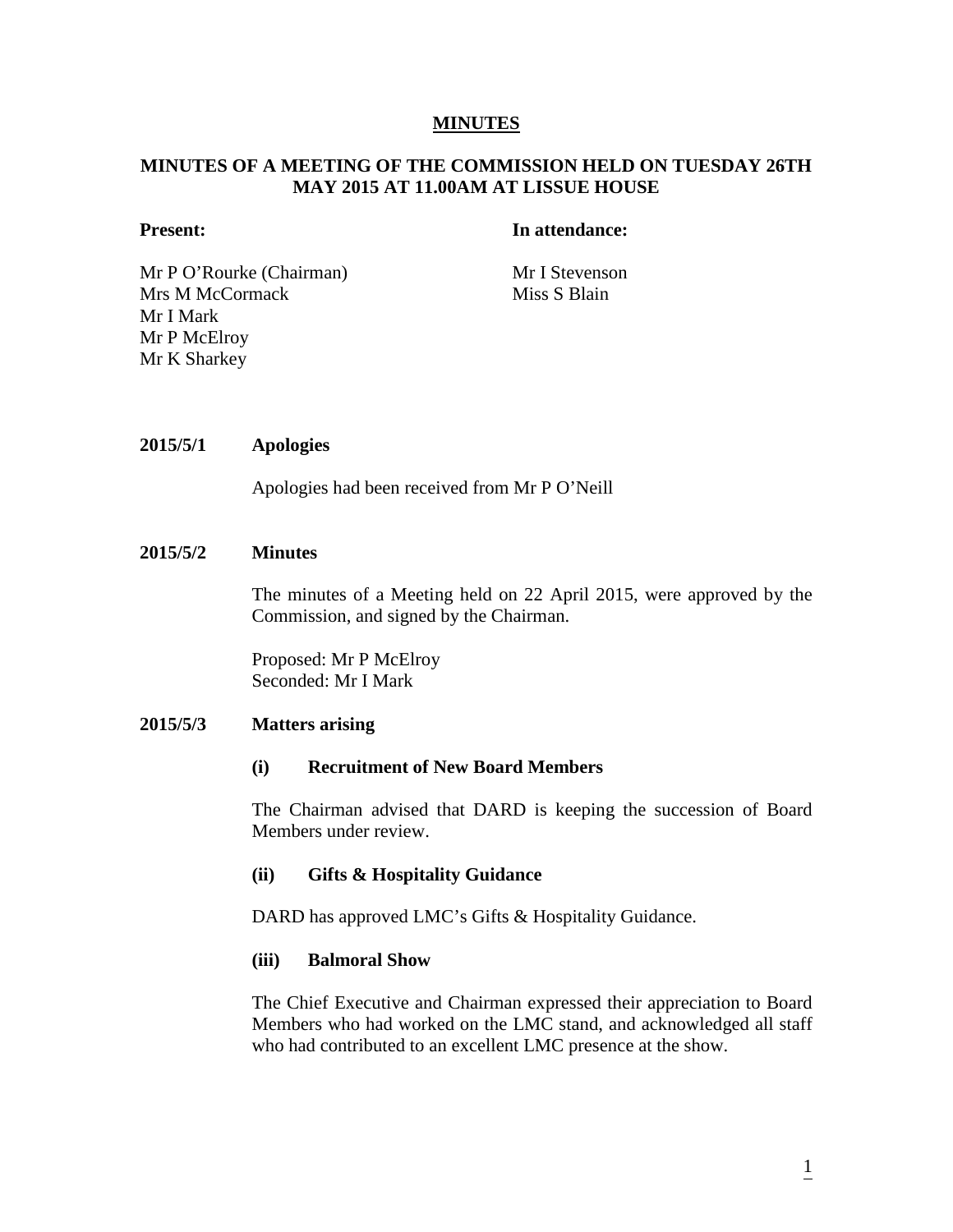## **(iv) Lamb Labelling**

The Board had been circulated with a copy of NIMEA's response to LMC's letter regarding processing capacity in NI and GB.

The Board noted that current available capacity would resolve the issue in in the short-term, at least, but that challenges may arise when the main lamb crop starts to come on the market.

## **(v) Red Tractor Lifetime Assurance**

The Chief Executive advised that LMC hoped to invite the Red Tractor Independent Advisor to a FQAS Board Meeting.

# **(vi) Annual Forum of Audit Chairs of ALB's**

The ARAC Chairman reported that he was still waiting for minutes of the forum meeting.

# **2015/5/4 Chairman's Report**

The Chairman reported on meetings he had attended since the last Board meeting.

## **2015/5/5 Chief Executive's Report**

# *Meeting of Red Meat Levy Sub-Group 26 February 2015*

The Board considered an action point relating to Northern Ireland.

**Action Point:** The Board agreed that LMC's key focus, at the moment, is the collection of export levies, and there are no plans to review levy regulations in Northern Ireland at this point in time to repatriate levy to/ from Great Britain. The levy repatriation discussions in GB will be kept under review. The Chief Executive will communicate this decision to the Red Meat Levy Sub-Group.

# **2015/5/6 Consideration of Draft LMC Annual Report & Accounts for Year Ending 31 March 2015**

**Action Point:** The draft Annual Report and Accounts was approved by the Board, subject to a few small amendments, as recommended by the Audit and Risk Assurance Committee.

Proposed: Mr P McElroy Seconded: Mr I Mark